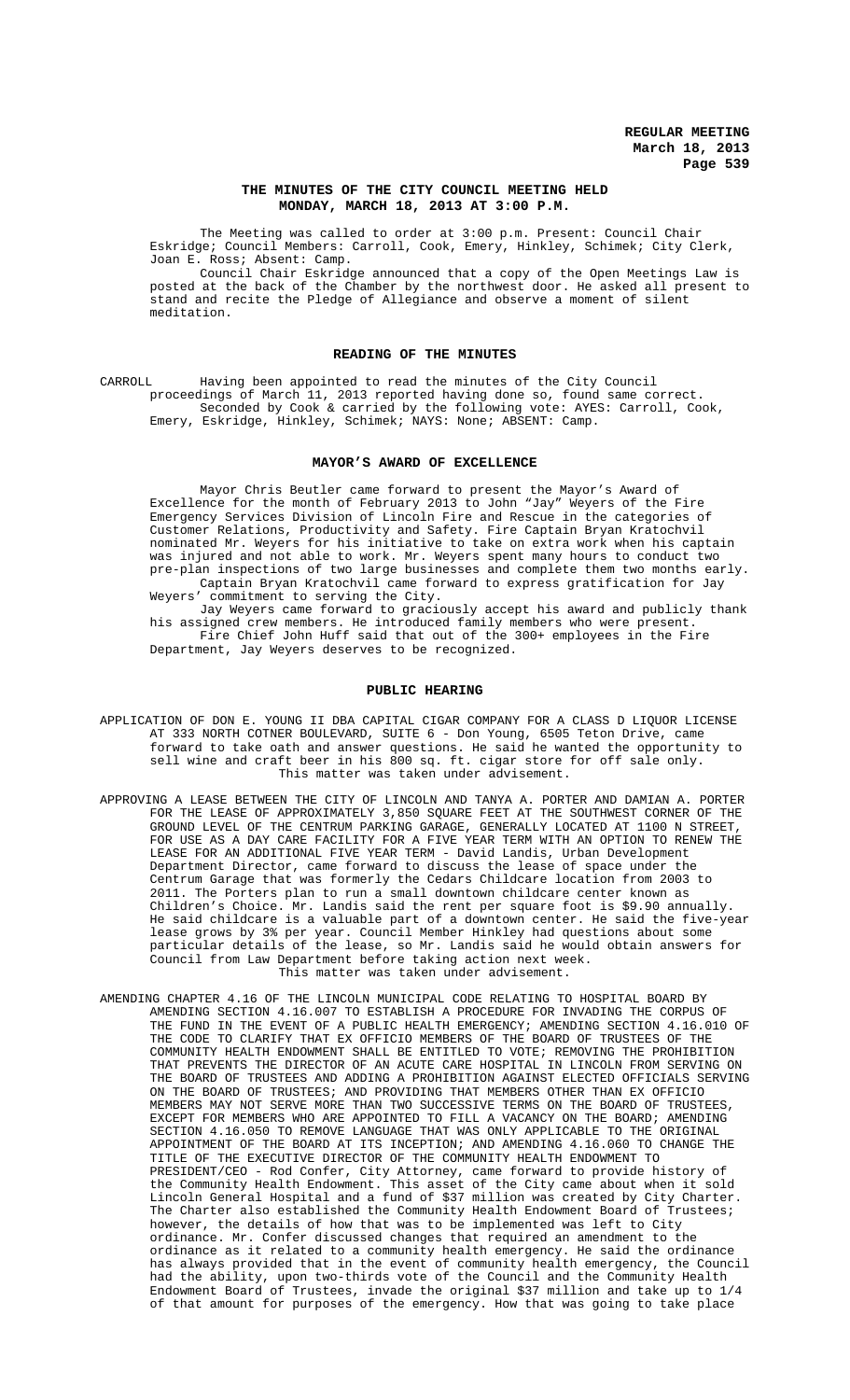and the mechanism for that occurring was never in the ordinance, so a revision explains that occurrence. He said a definition of what constitutes a health emergency has added language for clarification. Mr. Confer said that due to a disagreement in the interpretation of language stating whether the \$9.25 million limit only applies to the original corpus of the fund or to the entire fund, an additional amendment will come before Council next week. Because of this proposed amendment, he asked Council to consider another public hearing in one week -- but not to delay the vote. Mr. Confer cleared up confusion brought about by a newspaper article. He clarified that the County Board is not involved in this process because it is exclusively a City asset from the sale of the Lincoln

General Hospital.<br>Lori Seibel, Community Health Endowment President/CEO, came forward to answer questions. She explained an original prohibition which prevented individuals on the board of an acute care hospital from serving on the Board of Trustees. What was once an issue of balance when the hospital sale was a difficult historical event, the prohibition is now no longer necessary. She addressed Council questioning relating to the prohibition of a public elected official from serving on the Board, Ms. Seibel stated that it maintains a separation from the idea of undue influence.

Council Member Schimek inquired about the replacement of \$9.25 million of funds if there really was an expenditure.

Ms. Seibel said the Trustees were favorable about the idea that if funds came and were refunded or reimbursed from another source, those would go back. She spoke about the written language and expressed concern that it may have become convoluted and full of assumptions. Ms. Seibel agreed that continued public hearing next week would be a good idea, especially in light of possible amendments.

Judy Halstead, Lincoln-Lancaster County Health Department, came forward to clarify the answer to a question raised by Council Member Cook. She said that if, for example, because of the delay of federal reimbursement that was needed for the sake of urgency to use funds that there would be an ability to reimburse those funds. Ms. Halstead clarified that Ms. Seibel stated the Board is in favor of such reimbursement. Ms. Halstead added that the City is also in favor of this requirement. She said it is necessary to make the language clear that caps the \$9.25 million – that it would not be any funds beyond that. In addition, she would ask Mr. Confer to clarify language that any funds that we received that were already paid out by Community Health Endowment, that the reimbursement would go back to the Community Health Endowment.

Council Member Schimek stated it was really important for the public to understand about the use of funds & reimbursement and she wanted it stated for the record.

Council Chair Eskridge asked about the origin of \$9.25 million: if that figure was derived from a quarter of the principle that was established when the fund started, is it the goal of the Board to see that set amount, not a quarter of whatever the principle amount might be at some future time? Ms. Seibel agreed that the idea was 25% of the original \$37 million. She said the cap of \$9.25 million represents the original intent. She presented a scenario in which a greater amount was withdrawn, thereby decimating the fund and disabling the CHE from achieving its mission. Ms. Seibel noted two things: 1) the Board of Trustees has said emphatically that if a public health emergency occurred, they would want to stand ready to assist; 2) if, in fact, a devastation occurred in the community, a discussion to access funds would follow.

Council Member Cook questioned the 48-hour time frame. Mr. Confer and Ms. Seibel agreed that the language is advisory. Ms. Seibel said 48 hours would give the Trustees time to express their opinion and have it on record.

Ms. Seibel said the Community Health Endowment Board of Trustees meets on the fourth Wednesday of each month. She invited Council to engage in a good discussion with the Board on March 27. Ms. Seibel agreed that continued public hearing next week would be a good idea, especially in light of possible amendments. In response to further questions, Ms. Seibel said the CHE Board is comprised of 15 members and the quorum requirement is eight. In an emergency, ten would need to show up and to vote.

Council Chair Eskridge asked Ms. Halstead to provide examples of a community health emergency. She shared that a community disaster may be any of the following: pandemic; tornado; isolation; federal declaration; state declaration.

Michael J. Tavlin, CHE Chair, was on hand for questioning. This matter was taken under advisement.

# **COUNCIL ACTION**

#### **REPORTS OF CITY OFFICERS**

REAPPOINTING CATHERINE BEECHAM AND BERWYN JONES TO THE HISTORIC PRESERVATION COMMISSION FOR TERMS EXPIRING APRIL 15, 2016 - CLERK read the following resolution, introduced by Eugene Carroll, who moved its adoption:

A-87261 BE IT RESOLVED by the City Council of the City of Lincoln, Nebraska: That the reappointment of Catherine Beecham and Berwyn Jones to the

Historic Preservation Commission for terms expiring April 15, 2016, is hereby approved. Introduced by Eugene Carroll

Seconded by Schimek & carried by the following vote: AYES: Carroll, Cook, Emery, Eskridge, Hinkley, Schimek; NAYS: None; ABSENT: Camp.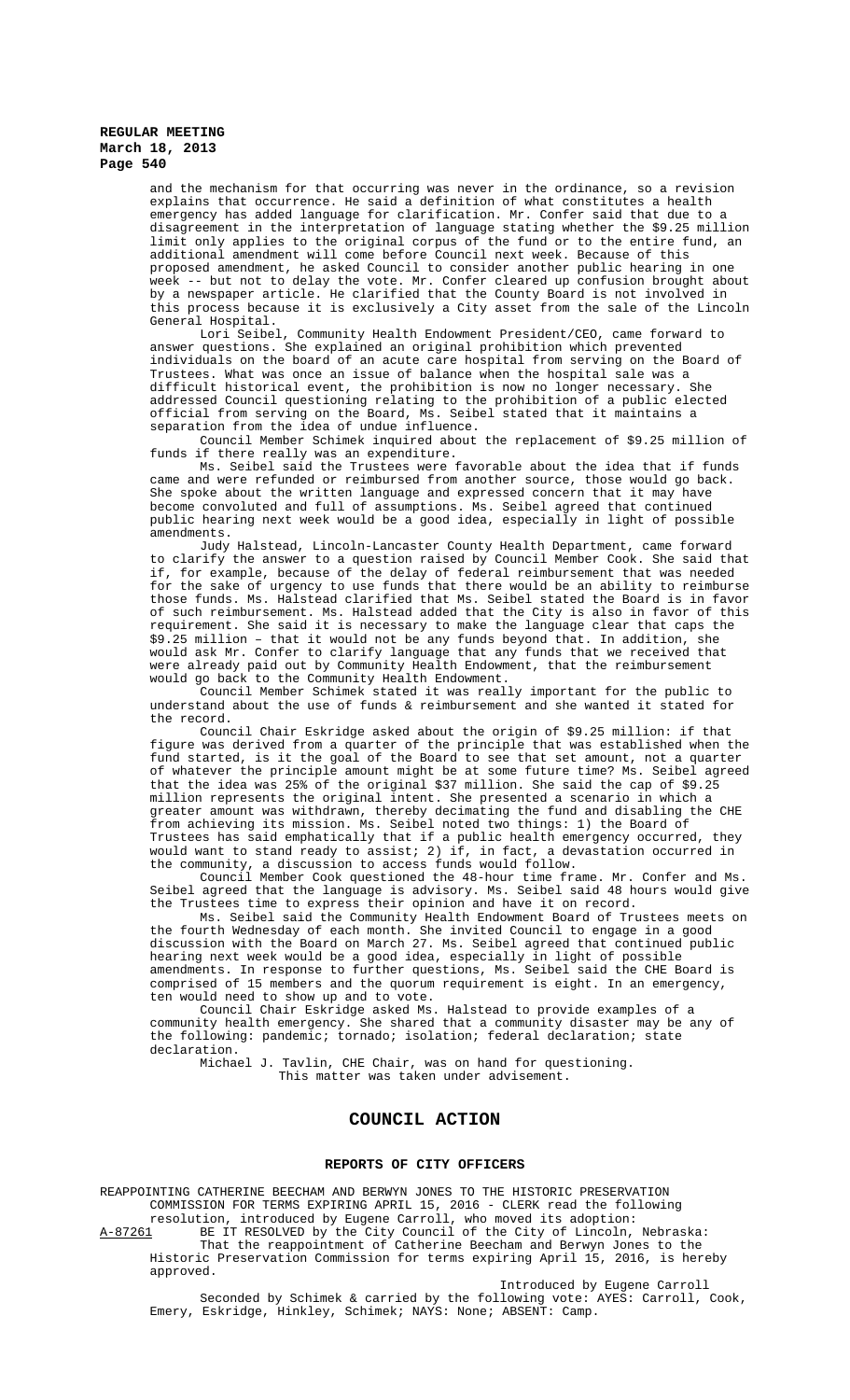REAPPOINTING JON CAMP TO THE DISTRICT ENERGY CORPORATION FOR A TERM EXPIRING DECEMBER 31, 2014 - CLERK read the following resolution, introduced by Eugene Carroll,

who moved its adoption:<br>A-87262 BE IT RESOLVED by BE IT RESOLVED by the City Council of the City of Lincoln, Nebraska: That the reappointment of Jon Camp to the District Energy Corporation for

a term expiring December 31, 2014, is hereby approved. Introduced by Eugene Carroll

Seconded by Schimek & carried by the following vote: AYES: Carroll, Cook, Emery, Eskridge, Hinkley, Schimek; NAYS: None; ABSENT: Camp.

RESOLUTION APPROVING THE DISTRIBUTION OF FUNDS REPRESENTING INTEREST EARNINGS ON SHORT-TERM INVESTMENTS OF IDLE FUNDS DURING THE MONTH ENDED JANUARY 31, 2013 -

CLERK read the following resolution, introduced by Jonathan Cook, who moved its adoption:<br>A-87263 BE BE IT RESOLVED by the City Council of the City of Lincoln, Nebraska:

That during the month ended January 31, 2013, \$206,384.40 was earned from the investments of "IDLE FUNDS". The same is hereby distributed to the various funds on a pro-rata basis using the balance of each fund and allocating a portion of the interest on the ratio that such balance bears to the total of all fund balances.

Introduced by Jonathan Cook

Seconded by Carroll & carried by the following vote: AYES: Carroll, Cook, Emery, Eskridge, Hinkley, Schimek; NAYS: None; ABSENT: Camp.

CLERK'S LETTER AND MAYOR'S APPROVAL OF RESOLUTIONS AND ORDINANCES PASSED BY THE CITY COUNCIL ON MARCH 4, 2013 - CLERK presented said report which was placed on file in the Office of the City Clerk. **(27-1)**

# **PETITIONS & COMMUNICATIONS**

SETTING THE HEARING DATE OF MONDAY, APRIL 1, 2013 AT 3:00 P.M. FOR THE APPLICATION OF WMJD, LLC DBA SINGLE BARREL FOR AN ADDITION TO ITS ALREADY LICENSED PREMISES BY ADDING AN OUTDOOR AREA APPROX. 32' BY 109' LOCATED AT 130 N. 10TH STREET CLERK read the following resolution, introduced by Jonathan Cook, who moved its

adoption:<br><u>A-87264</u> BE ---<br>BE IT RESOLVED by the City Council, of the City of Lincoln, that a hearing date is hereby set for Monday, April 1, 2013, at 3:00 p.m. or as soon thereafter as possible in the City Council Chambers, County-City Building, 555 S. 10th St., Lincoln, NE for the application of WMJD, LLC dba Single Barrel for an addition to its already licensed premises by adding an outdoor area approx. 32' by 109' located at 130 N. 10th Street.

If the Police Dept. is unable to complete the investigation by said time, a new hearing date will be set.

Introduced by Jonathan Cook

Seconded by Carroll & carried by the following vote: AYES: Carroll, Cook, Emery, Eskridge, Hinkley, Schimek; NAYS: None; ABSENT: Camp.

SETTING THE HEARING DATE OF MONDAY, APRIL 1, 2013 AT 3:00 P.M. FOR THE APPLICATION OF FRAICHE, INC. DBA CHEZ HAY CATERING FOR A CLASS IK LIQUOR LICENSE LOCATED AT 210 N. 14TH STREET - CLERK read the following resolution, introduced by Jonathan Cook, who moved its adoption:<br>A-87265 BE IT RESOLVED by the

A-87265 BE IT RESOLVED by the City Council, of the City of Lincoln, that a hearing date is hereby set for Monday, April 1, 2013, at 3:00 p.m. or as soon thereafter as possible in the City Council Chambers, County-City Building, 555 S. 10th St., Lincoln, NE for the application of Fraiche, Inc. dba Chez Hay Catering for a Class IK liquor license located at 210 N. 14th Street. If the Police Dept. is unable to complete the investigation by said time, a new hearing date will be set.

Introduced by Jonathan Cook Seconded by Carroll & carried by the following vote: AYES: Carroll, Cook, Emery, Eskridge, Hinkley, Schimek; NAYS: None; ABSENT: Camp.

PLACED ON FILE IN THE OFFICE OF THE CITY CLERK:

Administrative Amendment No. 12073 to Special Permit 1947 approved by the Planning Director on March 5, 2013 requested by Verizon Wireless to replace the existing antennas located inside the monopole and to erect an equipment shelter on the roof of the commercial building which will be of a color and finish to match the building on property generally located on the northeast corner of 33rd St. and O Street.<br>Administrative Amendment No.

12064 to Special Permit 1999A, Wilderness Hills Community Unit Plan, approved by the Planning Director on March 6, 2013 requested by Sterling Group, Inc. to show setbacks, grading, utilities and sidewalk connections for the multifamily lot south of Crescent Drive on property generally located at S. 33rd Street and Crescent Drive.

REFERRALS TO THE PLANNING DEPARTMENT:

CHANGE OF ZONE 13004 - Requested by TDP Phase One, LLC from B-4 Lincoln Center Business District to B-4 Lincoln Center Business District with a Special Sign District designation known as "The Railyard Special Sign District" on property generally bounded by North 7th Street on the east, R Street on the north, Canopy Street on the west and Q Street on the south.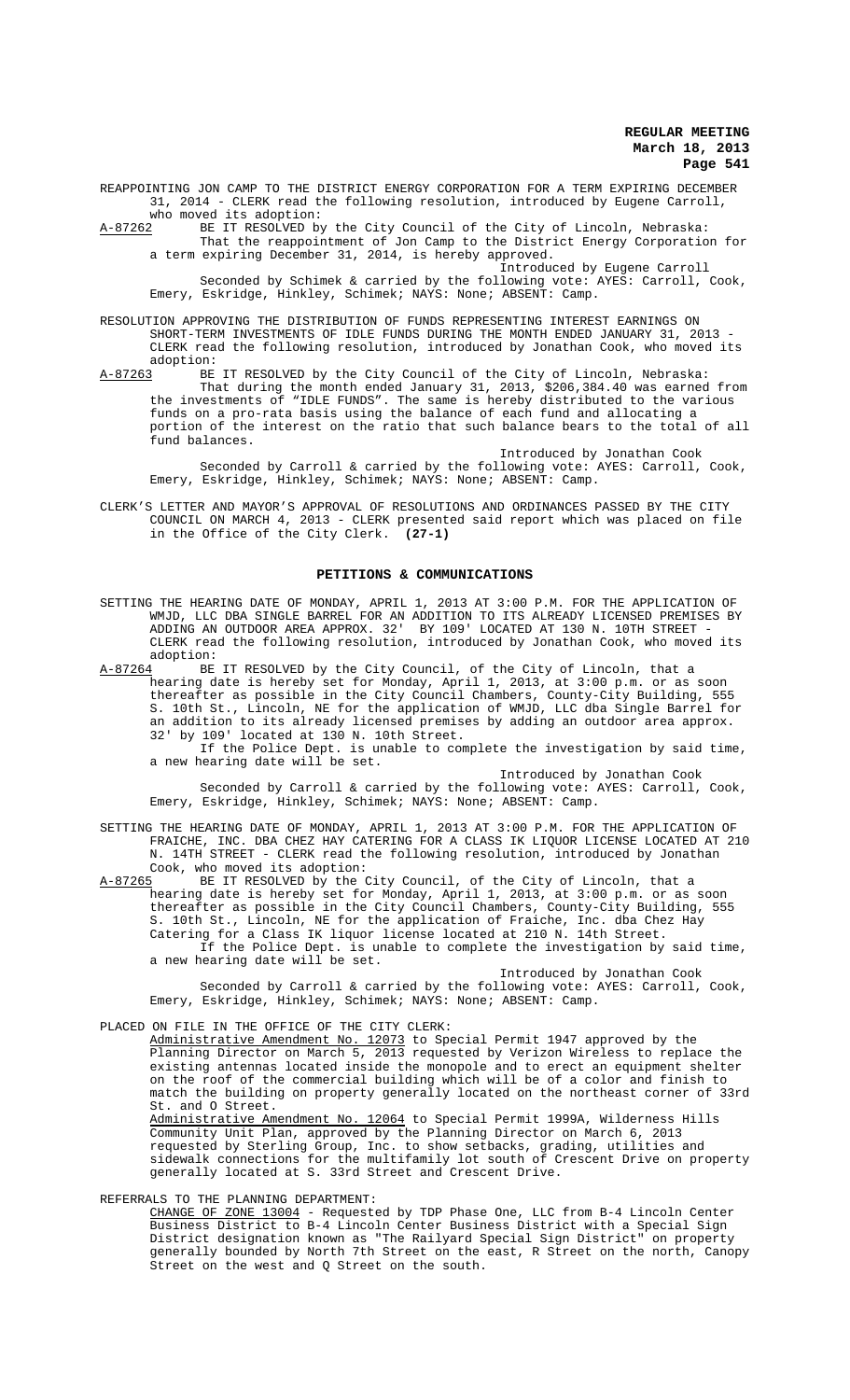#### **MISCELLANEOUS REFERRALS - NONE**

#### **LIQUOR RESOLUTIONS**

APPLICATION OF DON E. YOUNG II DBA CAPITAL CIGAR COMPANY FOR A CLASS D LIQUOR LICENSE AT 333 NORTH COTNER BOULEVARD, SUITE 6 - CLERK read the following resolution, introduced by Eugene Carroll, who moved its adoption for approval:

A-87266 BE IT RESOLVED by the City Council of the City of Lincoln, Nebraska: That after hearing duly had as required by law, consideration of the facts of this application, the Nebraska Liquor Control Act, and the pertinent City ordinances, the City Council recommends that the application of Don E. Young II dba Capital Cigar Company for a Class "D" liquor license at 333 North Cotner Boulevard, Suite 6, Lincoln, Nebraska, for the license period ending April 30, 2013, be approved with the condition that:<br>1. Applicant must successfully complete the

Applicant must successfully complete the responsible beverage server training course required by Section 5.04.035 of the Lincoln Municipal Code within 30 days of approval of this resolution.

2. All employees must possess a valid Responsible Beverage Server/Seller Permit as required by Section 5.04.124 of the Lincoln Municipal Code.

3. The premises must comply in every respect with all city and state regulations.

The City Clerk is directed to transmit a copy of this resolution to the Nebraska Liquor Control Commission.

Introduced by Eugene Carroll Seconded by Schimek & carried by the following vote: AYES: Carroll, Cook, Emery, Eskridge, Hinkley, Schimek; NAYS: None; ABSENT: Camp.

APPLICATION OF KIT MENH SAM DBA SHEN CAFÉ FOR A CLASS A LIQUOR LICENSE AT 3520 VILLAGE DRIVE, SUITE 100 - PRIOR to reading:<br>CARROLL Moved to continue Public Hear:

Moved to continue Public Hearing with Action in one week to March 25, 2013.

Seconded by Schimek & carried by the following vote: AYES: Carroll, Cook, Emery, Eskridge, Hinkley, Schimek; NAYS: None; ABSENT: Camp.

#### **ORDINANCES - 2ND READING & RELATED RESOLUTIONS (as required)**

- APPROVING A LEASE BETWEEN THE CITY OF LINCOLN AND TANYA A. PORTER AND DAMIAN A. PORTER FOR THE LEASE OF APPROXIMATELY 3,850 SQUARE FEET AT THE SOUTHWEST CORNER OF THE GROUND LEVEL OF THE CENTRUM PARKING GARAGE, GENERALLY LOCATED AT 1100 N STREET, FOR USE AS A DAY CARE FACILITY FOR A FIVE YEAR TERM WITH AN OPTION TO RENEW THE LEASE FOR AN ADDITIONAL FIVE YEAR TERM - CLERK read an ordinance, introduced by Jon Camp, accepting and approving a Lease Agreement between the City of Lincoln, Nebraska and Tanya A. Porter and Damian A. Porter for the lease of approximately 3,850 sq. ft. of space in the southwest corner of the ground level of the Centrum Parking Garage, generally located at 1100 N Street, for use as a day care facility, the second time.
- AMENDING CHAPTER 4.16 OF THE LINCOLN MUNICIPAL CODE RELATING TO HOSPITAL BOARD BY AMENDING SECTION 4.16.007 TO ESTABLISH A PROCEDURE FOR INVADING THE CORPUS OF THE FUND IN THE EVENT OF A PUBLIC HEALTH EMERGENCY; AMENDING SECTION 4.16.010 OF THE CODE TO CLARIFY THAT EX OFFICIO MEMBERS OF THE BOARD OF TRUSTEES OF THE COMMUNITY HEALTH ENDOWMENT SHALL BE ENTITLED TO VOTE; REMOVING THE PROHIBITION THAT PREVENTS THE DIRECTOR OF AN ACUTE CARE HOSPITAL IN LINCOLN FROM SERVING ON THE BOARD OF TRUSTEES AND ADDING A PROHIBITION AGAINST ELECTED OFFICIALS SERVING ON THE BOARD OF TRUSTEES; AND PROVIDING THAT MEMBERS OTHER THAN EX OFFICIO MEMBERS MAY NOT SERVE MORE THAN TWO SUCCESSIVE TERMS ON THE BOARD OF TRUSTEES, EXCEPT FOR MEMBERS WHO ARE APPOINTED TO FILL A VACANCY ON THE BOARD; AMENDING SECTION 4.16.050 TO REMOVE LANGUAGE THAT WAS ONLY APPLICABLE TO THE ORIGINAL APPOINTMENT OF THE BOARD AT ITS INCEPTION; AND AMENDING 4.16.060 TO CHANGE THE TITLE OF THE EXECUTIVE DIRECTOR OF THE COMMUNITY HEALTH ENDOWMENT TO PRESIDENT/CEO - CLERK read an ordinance, introduced by Eugene Carroll, amending Chapter 4.16 of the Lincoln Municipal Code relating to hospital board by amending Section 4.16.007 to establish a procedure for invading the corpus of the Fund in the event of a public health emergency; amending Section 4.16.010 of the Code to clarify that ex officio members of the Board of Trustees of the Community Health Endowment shall be entitled to vote; removing the prohibition that prevents the director of an acute care hospital in Lincoln from serving on the Board of Trustees and adding a prohibition against elected officials serving on the Board of Trustees; and providing that members other than ex officio members may not serve more than two successive terms on the Board of Trustees, except for members who are appointed to fill a vacancy on the Board; amending Section 4.16.050 to remove language that was only applicable to the original appointment of the Board at its inception; amending 4.16.060 to change the title of the executive director of the Community Health Endowment to President/CEO; and repealing Sections 4.16.007, 4.16.010, 4.16.050 and 4.16.060 as hitherto existing, the second time.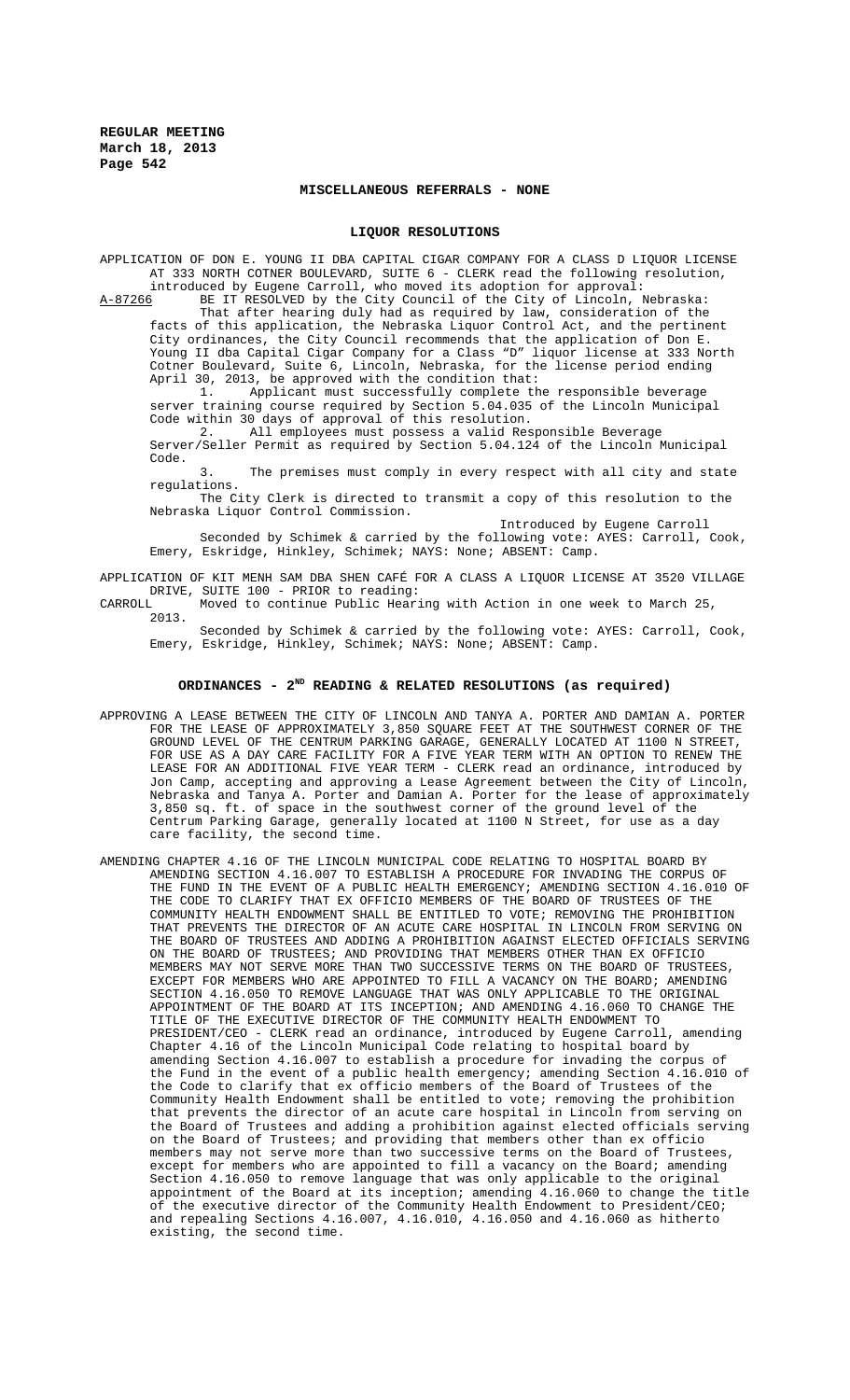### **PUBLIC HEARING - RESOLUTIONS - NONE**

# ORDINANCE - 3<sup>RD</sup> READING & RELATED RESOLUTIONS (as required)

CHANGE OF ZONE 13003 - APPLICATION OF SIGMA ALPHA EPSILON BUILDING ASSOCIATION FOR A CHANGE OF ZONE FROM R-7 RESIDENTIAL DISTRICT TO R-7 RESIDENTIAL DISTRICT WITH LANDMARK OVERLAY, DESIGNATING THE SIGMA ALPHA EPSILON FRATERNITY HOUSE AS A LANDMARK, ON PROPERTY GENERALLY LOCATED AT 635 NORTH 16TH STREET - CLERK read an ordinance, introduced by Lloyd Hinkley, amending the City of Lincoln Zoning District Map attached to and made a part of Title 27 of the Lincoln Municipal Code by designating certain property as a Landmark, the third time.<br>HINKLEY Moved to pass the ordinance as read.

Moved to pass the ordinance as read. Seconded by Carroll & carried by the following vote: AYES: Carroll, Cook, Emery, Eskridge, Hinkley, Schimek; NAYS: None; ABSENT: Camp. The ordinance, being numbered **#19853**, is recorded in Ordinance Book #28, Page .

VACATION 12010 - VACATING THE NORTH 12 FEET OF THE PRESCOTT AVENUE RIGHT-OF-WAY BETWEEN SOUTH 48TH STREET AND SOUTH 52ND STREET - CLERK read an ordinance, introduced by Lloyd Hinkley, vacating the north 12 feet of the Prescott Avenue right-of-way between South 48th Street and South 52nd Street, and retaining title thereto in the City of Lincoln, Lancaster County, Nebraska, the third time.<br>HINKLEY

Moved to pass the ordinance as read.

Seconded by Carroll & carried by the following vote: AYES: Carroll, Cook, Emery, Eskridge, Hinkley, Schimek; NAYS: None; ABSENT: Camp. The ordinance, being numbered **#19854**, is recorded in Ordinance Book #28, Page .

APPROVING THE LICENSE AGREEMENT FOR PARKING BETWEEN THE CITY OF LINCOLN AND THE SALVATION ARMY FOR THE USE OF FIVE PARKING SPACES WITHIN THE PENTZER PARK PARKING LOT GENERALLY LOCATED AT NORTH 27TH STREET AND POTTER STREET - CLERK read an ordinance, introduced by Lloyd Hinkley, accepting and approving the License Agreement between the City of Lincoln, Nebraska and the Salvation Army to designate five parking spaces in the Pentzer Park parking lot generally located at North 27th Street and Potter Street for use by the Salvation Army, the third time.<br>HINKLEY Moved to

Moved to pass the ordinance as read. Seconded by Carroll & carried by the following vote: AYES: Carroll, Cook, Emery, Eskridge, Hinkley, Schimek; NAYS: None; ABSENT: Camp. The ordinance, being numbered **#19855**, is recorded in Ordinance Book #28, Page .

AMENDING THE PAY SCHEDULE FOR A CERTAIN EMPLOYEE GROUP WHOSE CLASSIFICATIONS ARE ASSIGNED TO THE PAY RANGE WHICH IS PREFIXED BY THE LETTER "M" BY CHANGING THE CLASSIFICATION TITLE OF "DIVISION CHIEF OF MAINTENANCE" TO "DIVISION CHIEF OF LOGISTICS" - CLERK read an ordinance, introduced by Lloyd Hinkley, amending Section 1 of Ordinance No. 19776 passed September 17, 2012, relating to the pay schedules of employees whose classifications are assigned to the pay range which is prefixed by the letter "M," by changing the job classification title of "Division Chief of Maintenance" to "Division Chief of Logistics," the third

time.<br>HINKLEY Moved to pass the ordinance as read. Seconded by Carroll & carried by the following vote: AYES: Carroll, Cook, Emery, Eskridge, Hinkley, Schimek; NAYS: None; ABSENT: Camp. The ordinance, being numbered **#19856**, is recorded in Ordinance Book #28, Page .

AMENDING THE PAY SCHEDULE FOR A CERTAIN EMPLOYEE GROUPS WHOSE CLASSIFICATION IS ASSIGNED TO THE PAY RANGE WHICH IS PREFIXED BY THE LETTER "M" BY CREATING THE CLASSIFICATIONS OF "FIBER NETWORK AND INFRASTRUCTURE MANAGER" - PRIOR to reading:

COOK Moved MTA #1 to amend Bill No. 13-36 in the following manner:

1. On line 4, delete the word "Infrastructure" and insert in lieu 1. On line 4, delete the thereof, the word "Right-of-way."<br>2. On line 9, delete the t

2. On line 9, delete the word "Infrastructure" and insert in lieu thereof, the word "Right-of-way."

Seconded by Carroll & carried by the following vote: AYES: Carroll, Cook, Emery, Eskridge, Hinkley, Schimek; NAYS: None; ABSENT: Camp.

CLERK Read an ordinance, introduced by Lloyd Hinkley, amending Section 1 of Ordinance No. 19776 passed September 17, 2012 relating to the pay schedules of employees whose classifications are assigned to the pay range which is prefixed by the letter "M," by creating the job classification of "Fiber Network and Infrastructure Right-of-way Manager," the third time.<br>HINKLEY Moved to pass the ordinance as amended.

Moved to pass the ordinance as amended. Seconded by Carroll & carried by the following vote: AYES: Carroll, Cook, Emery, Eskridge, Hinkley, Schimek; NAYS: None; ABSENT: Camp.

The ordinance, being numbered **#19857**, is recorded in Ordinance Book #28, Page .

AMENDING THE PAY SCHEDULE FOR A CERTAIN EMPLOYEE GROUP WHOSE CLASSIFICATION IS ASSIGNED TO THE PAY RANGE WHICH IS PREFIXED BY THE LETTER "A" BY CREATING THE CLASSIFICATIONS OF "IMPACT FEE ADMINISTRATOR" - CLERK read an ordinance, introduced by Lloyd Hinkley, amending Section 1 of Ordinance No. 19601 passed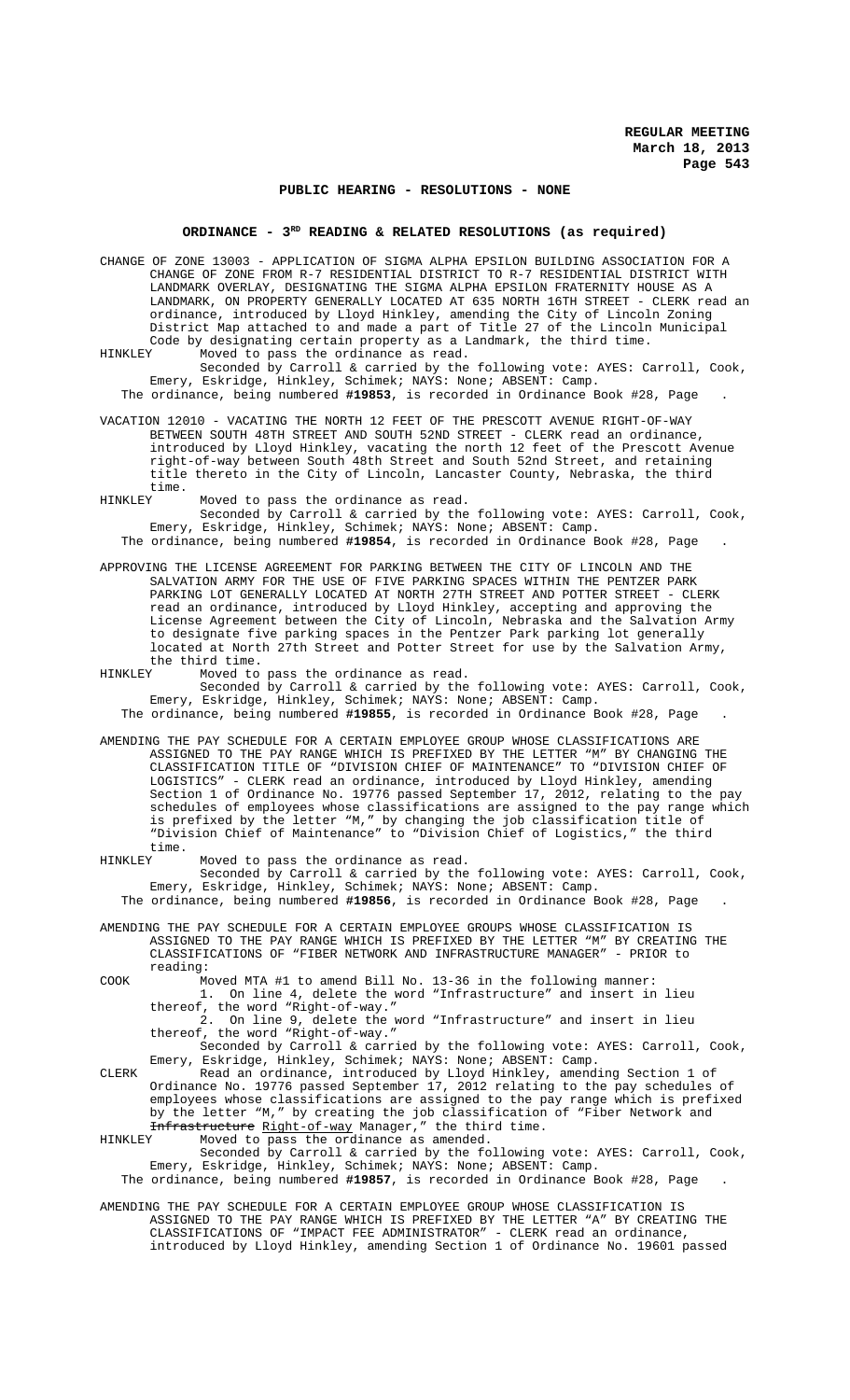August 15, 2011, relating to the pay schedules of employees whose classifications are assigned to the pay range which is prefixed by the letter "A," by creating the job classification of "Impact Fee Administrator," the third time.<br>HINKLEY

Moved to pass the ordinance as read.

Seconded by Carroll & carried by the following vote: AYES: Carroll, Cook, Emery, Eskridge, Hinkley, Schimek; NAYS: None; ABSENT: Camp. The ordinance, being numbered **#19858**, is recorded in Ordinance Book #28, Page .

APPROVING THE LEASE AGREEMENT BETWEEN THE CITY OF LINCOLN AND NEBRASKALINK HOLDINGS, LLC TO OCCUPY SPACE IN THE CITY'S LINCOLN TECHNOLOGY IMPROVEMENT DISTRICT CONDUIT SYSTEM FOR A 20 YEAR TERM - CLERK read an ordinance, introduced by Lloyd Hinkley, accepting and approving a Conduit System Lease Agreement between the City of Lincoln, Nebraska and NebraskaLink Holdings, LLC to occupy space in the City's Lincoln Technology Improvement District conduit system for a 20 year term, the third time.<br>HINKLEY Moved to pass i

Moved to pass the ordinance as read.

Seconded by Carroll & carried by the following vote: AYES: Carroll, Cook, Emery, Eskridge, Hinkley, Schimek; NAYS: None; ABSENT: Camp. The ordinance, being numbered **#19859**, is recorded in Ordinance Book #28, Page .

# **ORDINANCES - 1ST READING & RELATED RESOLUTIONS (as required)**

AMENDING CHAPTER 24.01 OF THE LINCOLN MUNICIPAL CODE (LINCOLN FIRE SUPPRESSION SYSTEMS) TO DELETE REFERENCES TO OR ACTIONS REQUIRED OF THE EXAMINING BOARD AND THE ADMINISTRATIVE AUTHORITY; AND BY AMENDING SECTION 24.01.010 TO REPLACE THE DEFINITION OF "ADMINISTRATIVE AUTHORITY" WITH THE DEFINITION OF "BUILDING AND SAFETY"; AMENDING SECTION 24.01.040 TO PROVIDE QUALIFICATIONS FOR A FIRE SUPPRESSION JOURNEYMAN AND FIRE SUPPRESSION CONTRACTOR, AND TO PROVIDE THAT THE DIRECTOR SHALL DETERMINE THE MINIMUM QUALIFICATIONS FOR APPLICANTS FOR REGISTRATION BASED ON A POINT SYSTEM AND SHALL APPROVE THE FORM AND CONTENT OF ANY EXAMINATION TO BE GIVEN TO APPLICANTS; REPEALING SECTION 24.01.050, EXAMINING BOARD, AUTHORITY; ADDING A NEW SECTION NUMBERED 24.01.065 TO PROVIDE FOR THE APPEAL OF AN ISSUED OR DENIED REGISTRATION CERTIFICATE; REPEALING SECTION 24.01.070, EXAMINING BOARD, MEETINGS; AMENDING SECTION 24.01.100 TO CHANGE THE PROCESS FOR SUSPENDING OR REVOKING A CERTIFICATE OF REGISTRATION; AMENDING SECTION 24.01.110 TO PROVIDE RENEWAL OF CERTIFICATES OF REGISTRATION UPON APPROVAL OF THE DIRECTOR; AMENDING SECTION 24.01.120 TO PROVIDE ANY PERSON REGISTERED AS A CONTRACTOR OR JOURNEYMAN WHO DOES NOT RENEW HIS CERTIFICATE OF REGISTRATION FOR A PERIOD OF 60 DAYS AFTER THE EXPIRATION OF THE SAME MAY BE REQUIRED TO SUBMIT HIMSELF TO AN EXAMINATION BY THE DIRECTOR BEFORE SUCH PERSON CAN AGAIN BE REGISTERED; AMENDING SECTION 24.01.150 TO INCREASE REGISTRATION AND EXAMINATION FEES; AMENDING SECTION 24.01.180 TO DELETE REFERENCES TO FIRE AND RESCUE DEPARTMENT; AMENDING SECTION 24.01.190 TO PROVIDE FOR A PLAN REVIEW FEE; AMENDING SECTION 24.01.200 TO INCREASE PERMIT FEES AND INSPECTION FEES AND TO PROVIDE DOUBLE FEES WHERE WORK FOR WHICH A PERMIT IS REQUIRED IS STARTED WITHOUT A PERMIT AND TO ADD PROVISIONS RELATING TO PERMIT EXPIRATIONS AND REFUNDS; AMENDING SECTION 24.01.220 TO REQUIRE A DOUBLE CHECK BACKFLOW PREVENTER OF ALL SPRINKLER SYSTEMS; AND REPEALING SECTION 24.01.330, DETECTOR METER - PRIOR to reading:

COOK Moved to Place Bill No. 13-42 on Indefinite Pending. Seconded by Carroll & carried by the following vote: AYES: Carroll, Cook, Emery, Eskridge, Hinkley, Schimek; NAYS: None; ABSENT: Camp.

- ANNEXATION 12002 AMENDING THE LINCOLN CORPORATE LIMITS MAP BY ANNEXING APPROXIMATELY 25 ACRES GENERALLY LOCATED SOUTHEAST OF SOUTH 70TH STREET AND YANKEE HILL ROAD. (RELATED ITEMS:  $13-43$ ,  $13-44$ ) (ACTION DATE:  $4/1/13$ ) - CLERK read an ordinance, introduced by Jonathan Cook, amending the Lincoln Corporate Limits Map by annexing approximately 25 acres generally located southeast of South 70th Street and Yankee Hill Road, the first time.
- CHANGE OF ZONE 05068C APPLICATION OF R.C. KRUEGER DEVELOPMENT TO AMEND THE WOODLANDS AT YANKEE HILL PLANNED UNIT DEVELOPMENT; FOR A CHANGE OF ZONE FROM AG AGRICULTURE DISTRICT TO R-3 RESIDENTIAL PUD DISTRICT; FOR EXPANSION OF THE AREA OF THE PUD BY APPROXIMATELY 25 ACRES GENERALLY LOCATED SOUTHEAST OF SOUTH 70TH STREET AND YANKEE HILL ROAD; FOR A PLANNED UNIT DEVELOPMENT DISTRICT DESIGNATION; FOR APPROVAL OF A REVISED DEVELOPMENT PLAN FOR CERTAIN MODIFICATIONS TO THE ZONING AND LAND SUBDIVISION ORDINANCE; AND TO ALLOW AN ADDITIONAL 60 LOTS FOR RESIDENTIAL DWELLING UNITS IN THE UNDERLYING R-3 RESIDENTIAL ZONED AREA. (RELATED ITEMS: 13-43, 13-44) (ACTION DATE: 4/1/13) - CLERK read an ordinance, introduced by Jonathan Cook, being the application of R.C. Krueger Development to amend The Woodlands at Yankee Hill Planned Unit Development; for a change of zone from AG Agriculture District to R-3 Residential PUD District; for expansion of the area of the PUD by approximately 25 acres generally located southeast of South 70th Street and Yankee Hill Road; for a Planned Unit Development district designation; for approval of a revised development plan for certain modifications to the Zoning and Land Subdivision Ordinance; and to allow an additional 60 lots for residential dwelling units in the underlying R-3 Residential zoned area, the first time.